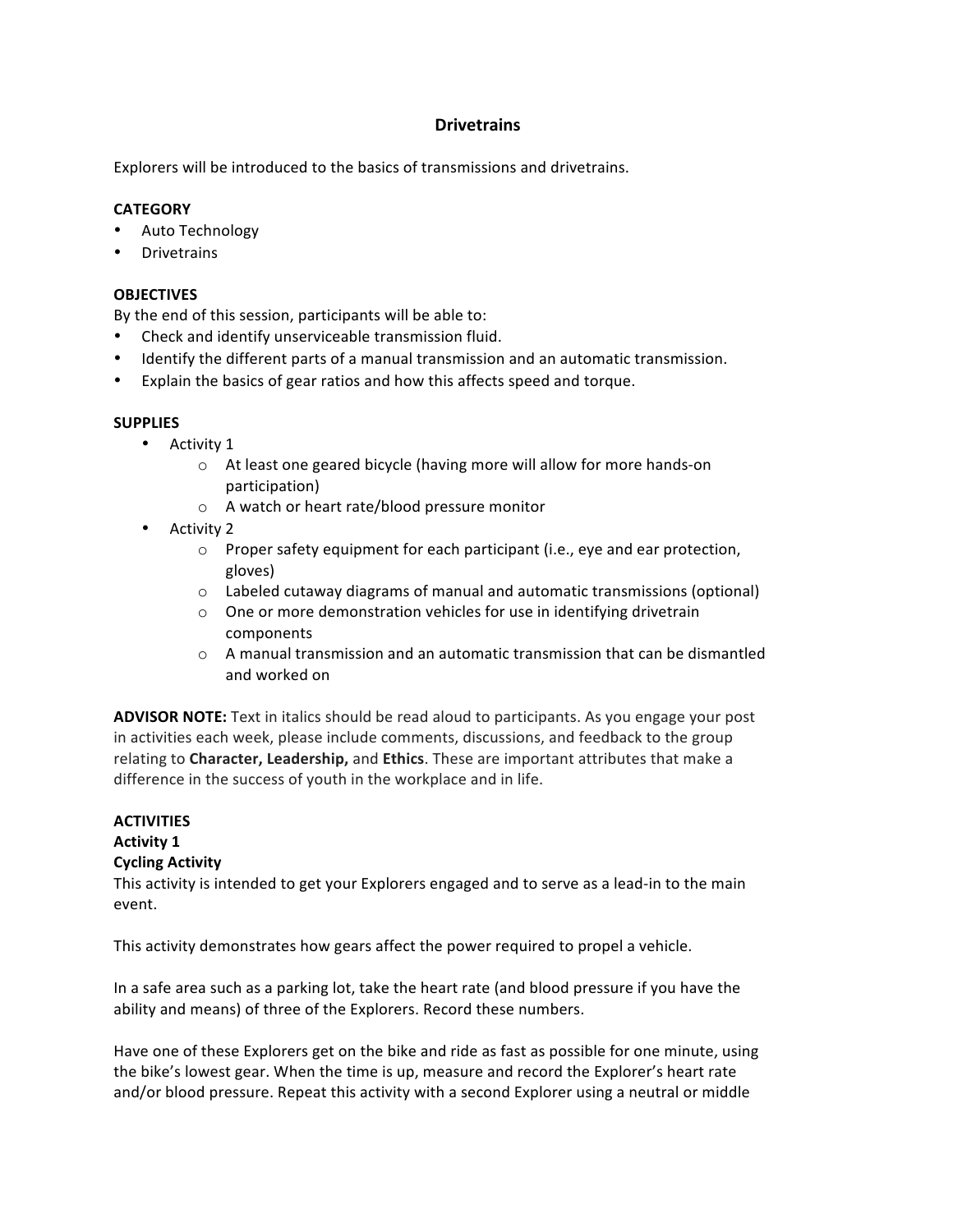gear and with a third Explorer using the bike's highest gear. (Note: As time allows, this can be done with each member of the post.)

Compare the initial and final heart rate and/or blood pressure readings.

## **Activity 2**

# **Main Event**

Begin the main event by asking the following questions:

- How difficult was it to get the bike moving in your assigned gear?
- *Did it get easier or more difficult as you went faster?*
- **■** What did you notice about the difference in the amount of effort it took, based upon the *differences in your respective heart rates or blood pressures?*

Try to guide the discussion toward the conclusion that choosing the proper gear for the conditions will increase performance with the least amount of expended energy. Relate this to the purpose of gears in a drivetrain.

It is important that your Explorers have the opportunity to get their hands dirty and actually experience the workings of an engine. Find ways in which each participant can touch and manipulate the various parts of the drivetrain. If possible, have both manual and automatic transmissions available. You may also choose to break this activity into two meetings and focus on each type of transmission separately.

Raise your demonstration vehicle so that everybody can see the various components of the drivetrain, and give an overview of how each part contributes to the movement of the vehicle.

Depending upon the amount of time available, you may wish to have the Explorers drop the transmission out of the demonstration vehicle, or simply have a transmission available for them to work on.

Guide the Explorers through the process of dismantling and rebuilding the transmission. During this process, talk about the following:

- Gears and gear ratios
- Torque versus speed
- Pressure plates and hydraulics
- Transmission fluids and lubricants
- Transaxles and differentials
- FWD, RWD, and 4WD/AWD configurations

As each part is inspected, discuss its function within the drivetrain. Explain the principles associated with gears and power loss or gain through their use or the way in which they are configured.

When you are done, give each participant an opportunity to identify each of the parts you have worked on and explain their function. Allow time for questions.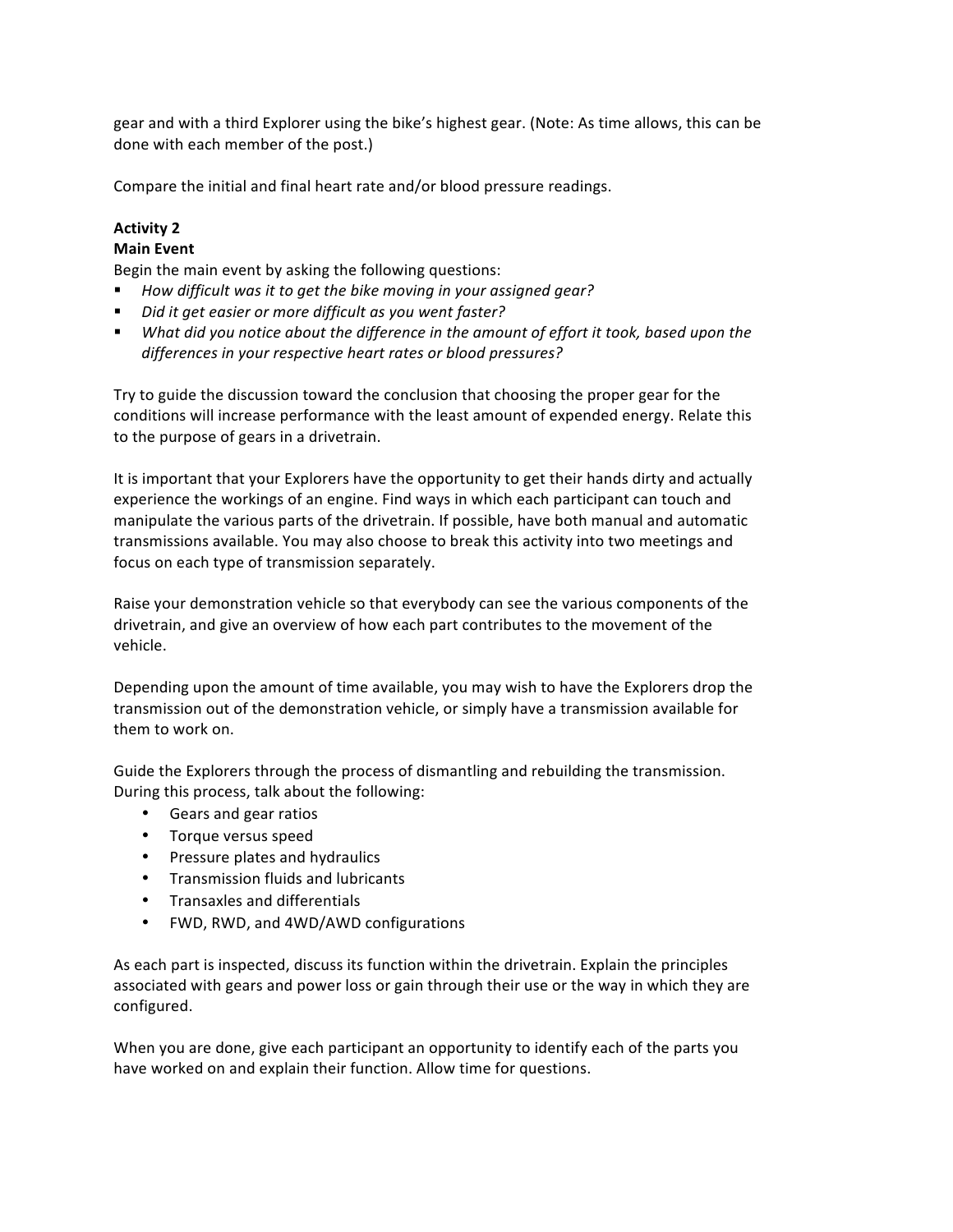#### **ADVISOR NOTE**

Some sample questions are below. They are designed to help the participants apply what they have learned to their own interests. You are welcome to use these questions or develop your own questions that relate to your post or specific focus area.

#### **REFLECTION**

- Focusing Questions Analysis Questions Generalization Questions § *What did you learn about drivetrains that you didn't know before?* **EXP** Are drivetrains more or less complicated *than you imagined?* ■ *What parts of the drivetrain do you think are most likely to cause problems or break down?* ■ How can a thorough understanding of the theories behind what makes a *transmission work make you a better technician?*
	- *What aspects of transmission design would you like to learn more about?*
	- *What subjects in school do you believe would be relevant to designing an improved transmission?*

### **ADVISOR'S PARTING THOUGHT**

Share the following thought:

Today we have talked about transmissions and how gears control the speed of a car. Selecting *the right gear for the road being traveled is critical. Using a gear that is either too high for a long,* steep hill or too low for a downhill stretch on a fast freeway could result in burning out a *transmission or other major damage to your car.*

This is true of people as well. Each of us is traveling our own road through life. The speed at which we move must be carefully monitored. Go too slow and you'll find that life and its many *opportunities* will pass you by. Go too fast and you may miss the joy of relationships and the *beauty that is found in the journey.*

*Perhaps* the hardest thing to do is to allow others to travel their own road at the speed that's right for their circumstances. Perhaps we need to ask ourselves two questions each day when we get up. What can I do today to ensure I'm making the most of my life's journey? And how *can* I help others succeed as they travel on their own road?